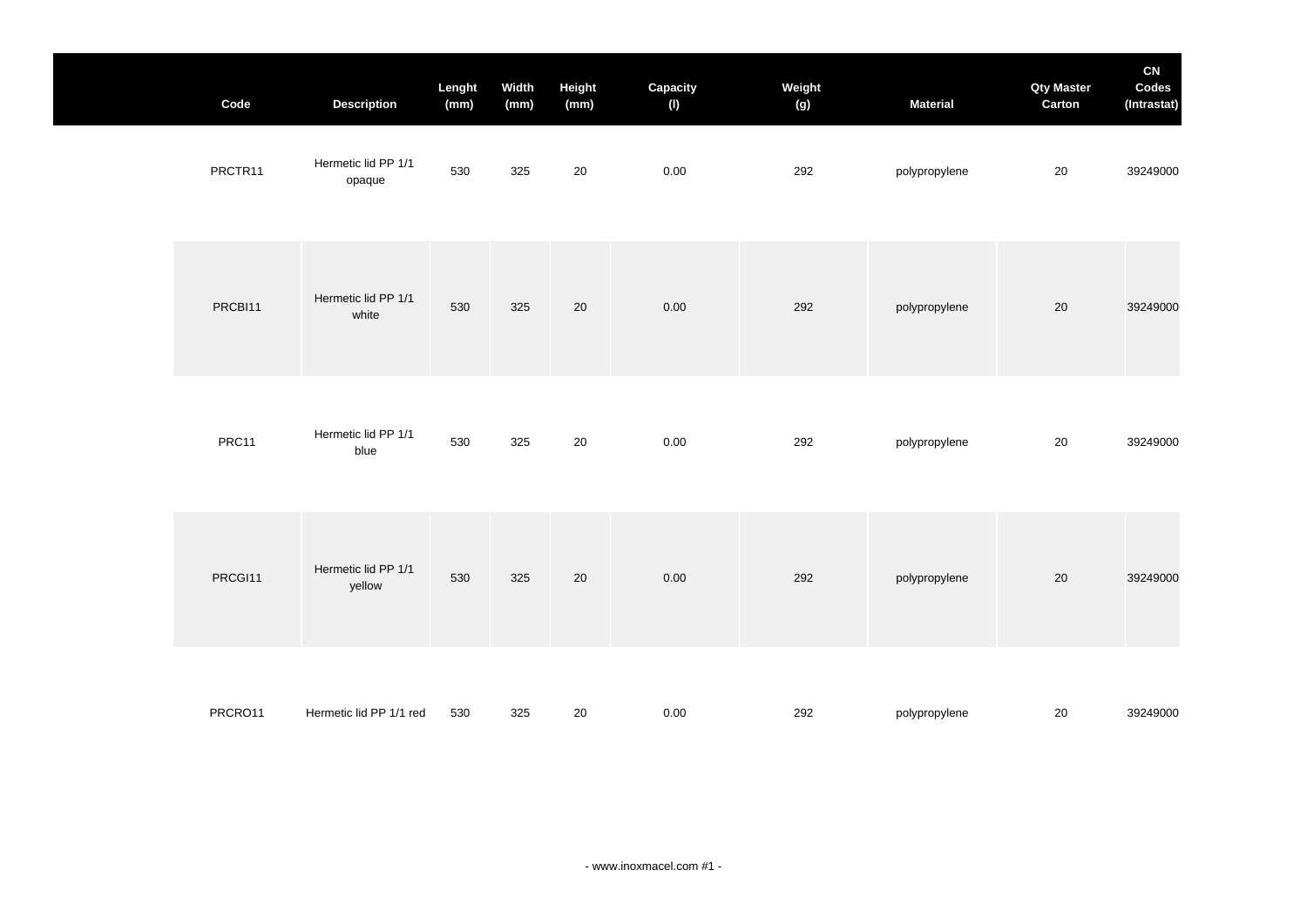| Code    | <b>Description</b>            | Lenght<br>(mm) | Width<br>(mm) | Height<br>(mm) | Capacity<br>(1) | Weight<br>(g) | <b>Material</b> | <b>Qty Master</b><br>Carton | CN<br>Codes<br>(Intrastat) |
|---------|-------------------------------|----------------|---------------|----------------|-----------------|---------------|-----------------|-----------------------------|----------------------------|
| PRCVE11 | Hermetic lid PP 1/1<br>green  | 530            | 325           | 20             | 0.00            | 292           | polypropylene   | $20\,$                      | 39249000                   |
| PRCTR12 | Hermetic lid PP 1/2<br>opaque | 325            | 265           | 20             | 0.00            | 183           | polypropylene   | 40                          | 39249000                   |
| PRCBI12 | Hermetic lid PP 1/2<br>white  | 325            | 265           | 20             | 0.00            | 183           | polypropylene   | 40                          | 39249000                   |
| PRC12   | Hermetic lid PP 1/2<br>blue   | 325            | 265           | 20             | 0.00            | 183           | polypropylene   | 40                          | 39249000                   |
| PRCGI12 | Hermetic lid PP 1/2<br>yellow | 325            | 265           | 20             | $0.00\,$        | 183           | polypropylene   | 40                          | 39249000                   |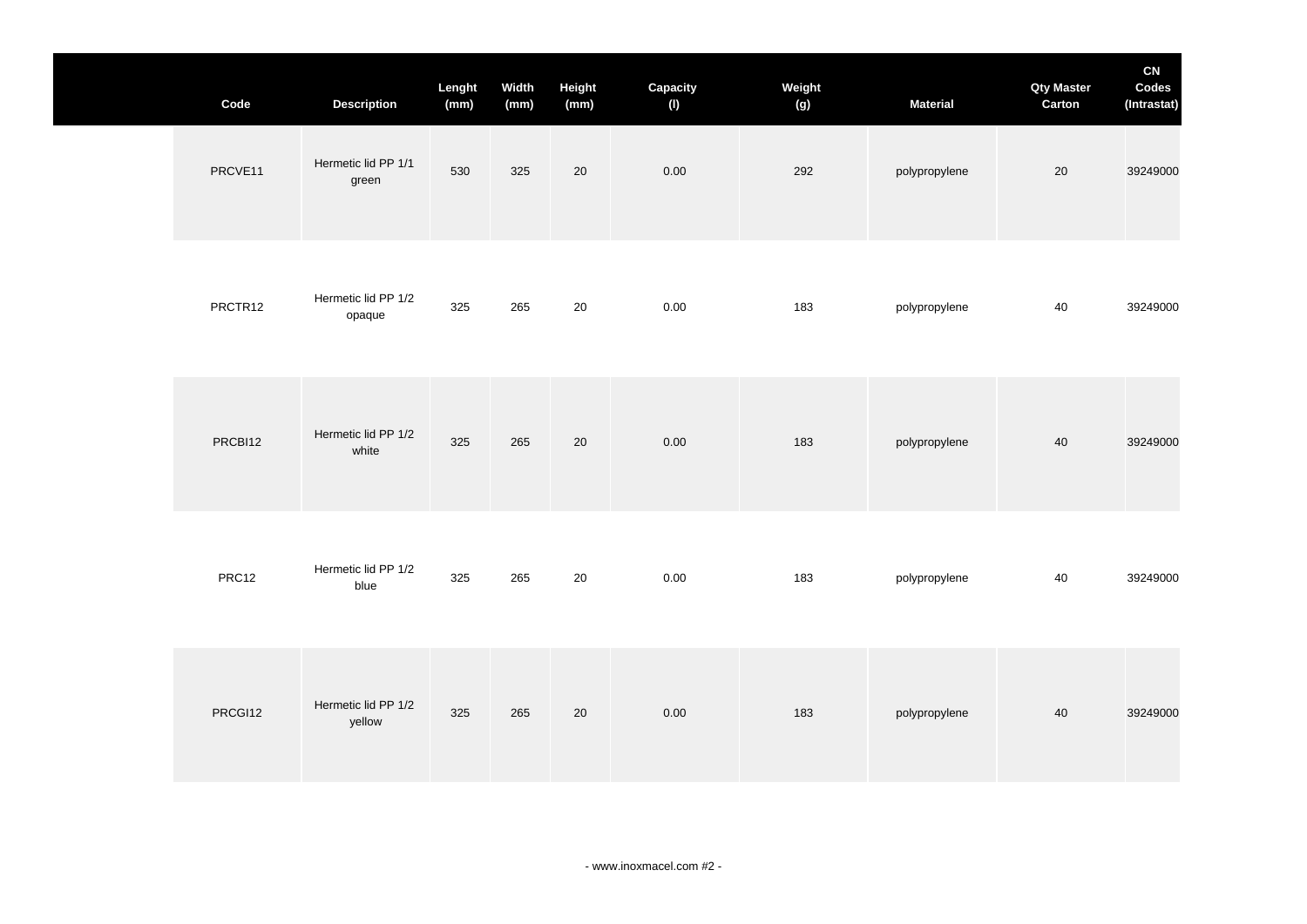| Code    | <b>Description</b>            | Lenght<br>(mm) | Width<br>(mm) | Height<br>(mm) | Capacity<br>(1) | Weight<br>(g) | <b>Material</b> | <b>Qty Master</b><br>Carton | CN<br>Codes<br>(Intrastat) |
|---------|-------------------------------|----------------|---------------|----------------|-----------------|---------------|-----------------|-----------------------------|----------------------------|
| PRCRO12 | Hermetic lid PP 1/2 red       | 325            | 265           | 20             | $0.00\,$        | 183           | polypropylene   | 40                          | 39249000                   |
| PRCVE12 | Hermetic lid PP 1/2<br>green  | 325            | 265           | 20             | 0.00            | 183           | polypropylene   | 40                          | 39249000                   |
| PRCTR13 | Hermetic lid PP 1/3<br>opaque | 325            | 176           | 20             | $0.00\,$        | 116           | polypropylene   | 100                         | 39249000                   |
| PRCBI13 | Hermetic lid PP 1/3<br>white  | 325            | 176           | 20             | 0.00            | 116           | polypropylene   | 100                         | 39249000                   |
| PRC13   | Hermetic lid PP 1/3<br>blue   | 325            | 176           | 20             | 0.00            | 116           | polypropylene   | 100                         | 39249000                   |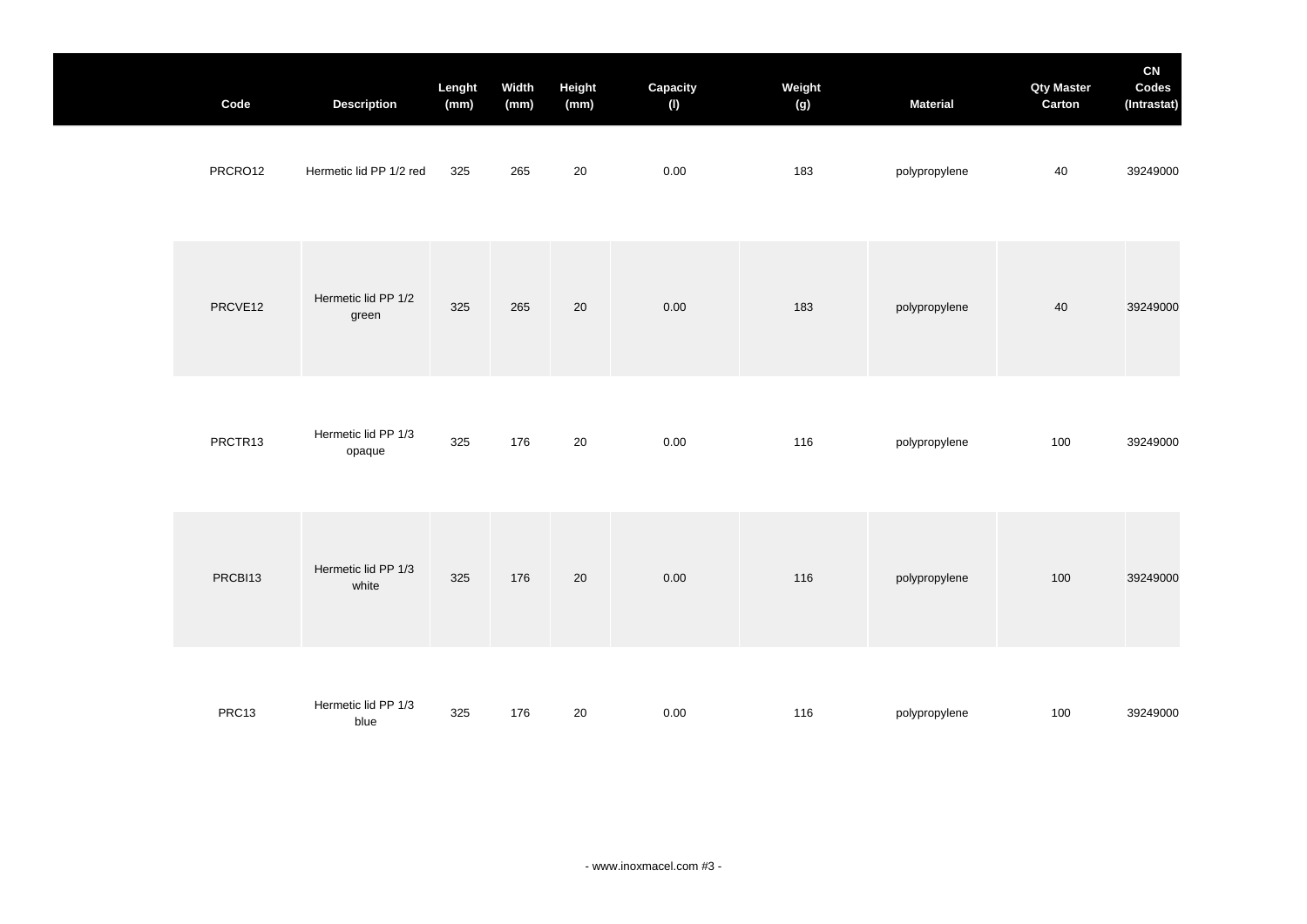| Code    | <b>Description</b>            | Lenght<br>(mm) | Width<br>(mm) | Height<br>(mm) | Capacity<br>(1) | Weight<br>(g) | <b>Material</b> | <b>Qty Master</b><br>Carton | CN<br>Codes<br>(Intrastat) |
|---------|-------------------------------|----------------|---------------|----------------|-----------------|---------------|-----------------|-----------------------------|----------------------------|
| PRCGI13 | Hermetic lid PP 1/3<br>yellow | 325            | 176           | 20             | 0.00            | 116           | polypropylene   | 100                         | 39249000                   |
| PRCRO13 | Hermetic lid PP 1/3 red       | 325            | 176           | $20\,$         | $0.00\,$        | 116           | polypropylene   | 100                         | 39249000                   |
| PRCVE13 | Hermetic lid PP 1/3<br>green  | 325            | 176           | 20             | 0.00            | 116           | polypropylene   | 100                         | 39249000                   |
| PRCTR14 | Hermetic lid PP 1/4<br>opaque | 265            | 162           | 20             | 0.00            | 88            | polypropylene   | 100                         | 39249000                   |
| PRCBI14 | Hermetic lid PP 1/4<br>white  | 265            | 162           | 20             | 0.00            | 88            | polypropylene   | 100                         | 39249000                   |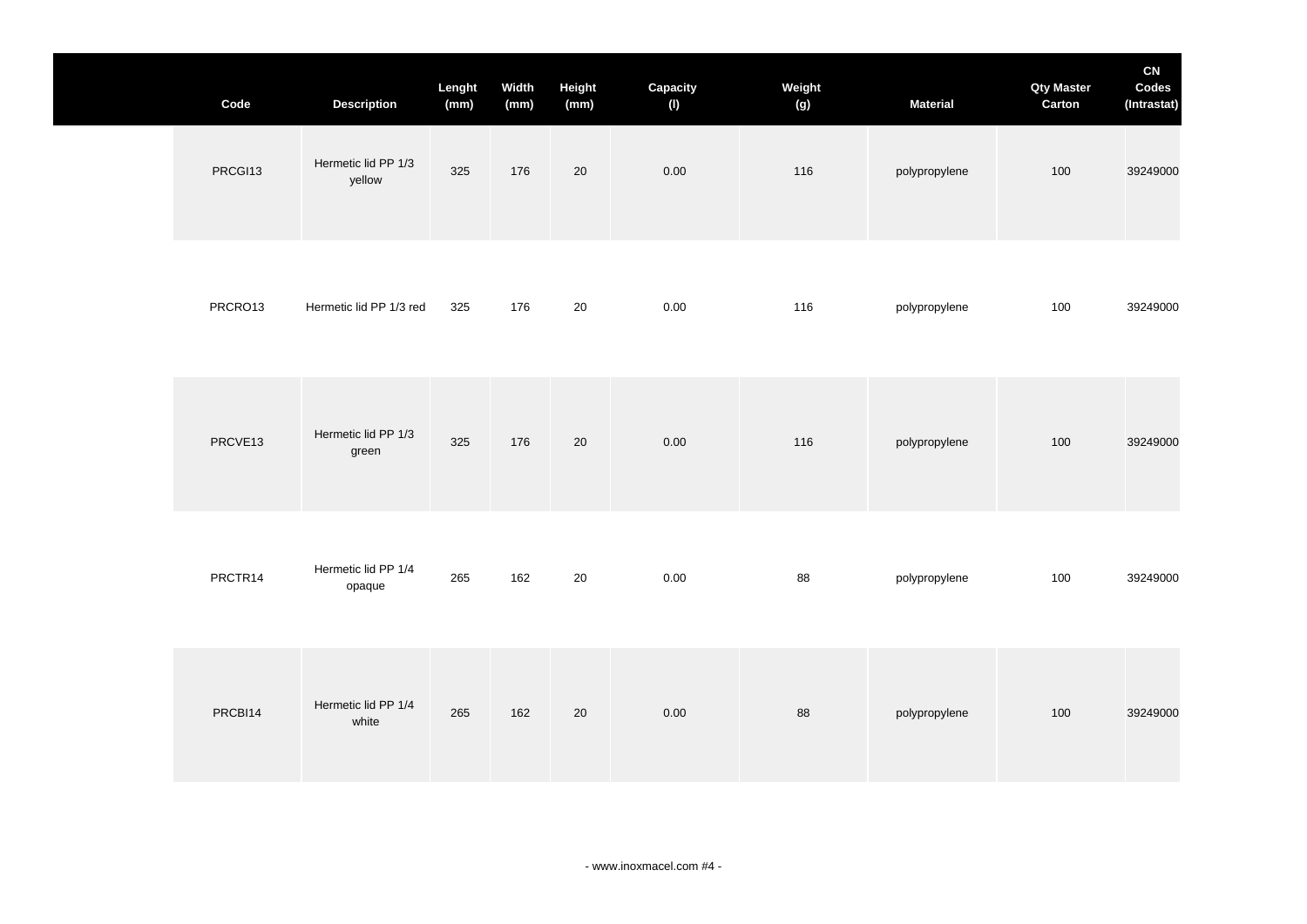| Code    | <b>Description</b>            | Lenght<br>(mm) | Width<br>(mm) | Height<br>(mm) | Capacity<br>(1) | Weight<br>(g) | <b>Material</b> | <b>Qty Master</b><br>Carton | CN<br>Codes<br>(Intrastat) |
|---------|-------------------------------|----------------|---------------|----------------|-----------------|---------------|-----------------|-----------------------------|----------------------------|
| PRC14   | Hermetic lid PP 1/4 blue      | 265            | 162           | 20             | 0.00            | 88            | polypropylene   | 100                         | 39249000                   |
| PRCGI14 | Hermetic lid PP 1/4<br>yellow | 265            | 162           | 20             | 0.00            | 88            | polypropylene   | 100                         | 39249000                   |
| PRCRO14 | Hermetic lid PP 1/4 red       | 265            | 162           | 20             | 0.00            | 88            | polypropylene   | 100                         | 39249000                   |
| PRCVE14 | Hermetic lid PP 1/4<br>green  | 265            | 162           | 20             | 0.00            | 88            | polypropylene   | 100                         | 39249000                   |
| PRCTR16 | Hermetic lid PP 1/6<br>opaque | 176            | 162           | 20             | 0.00            | 58            | polypropylene   | 110                         | 39249000                   |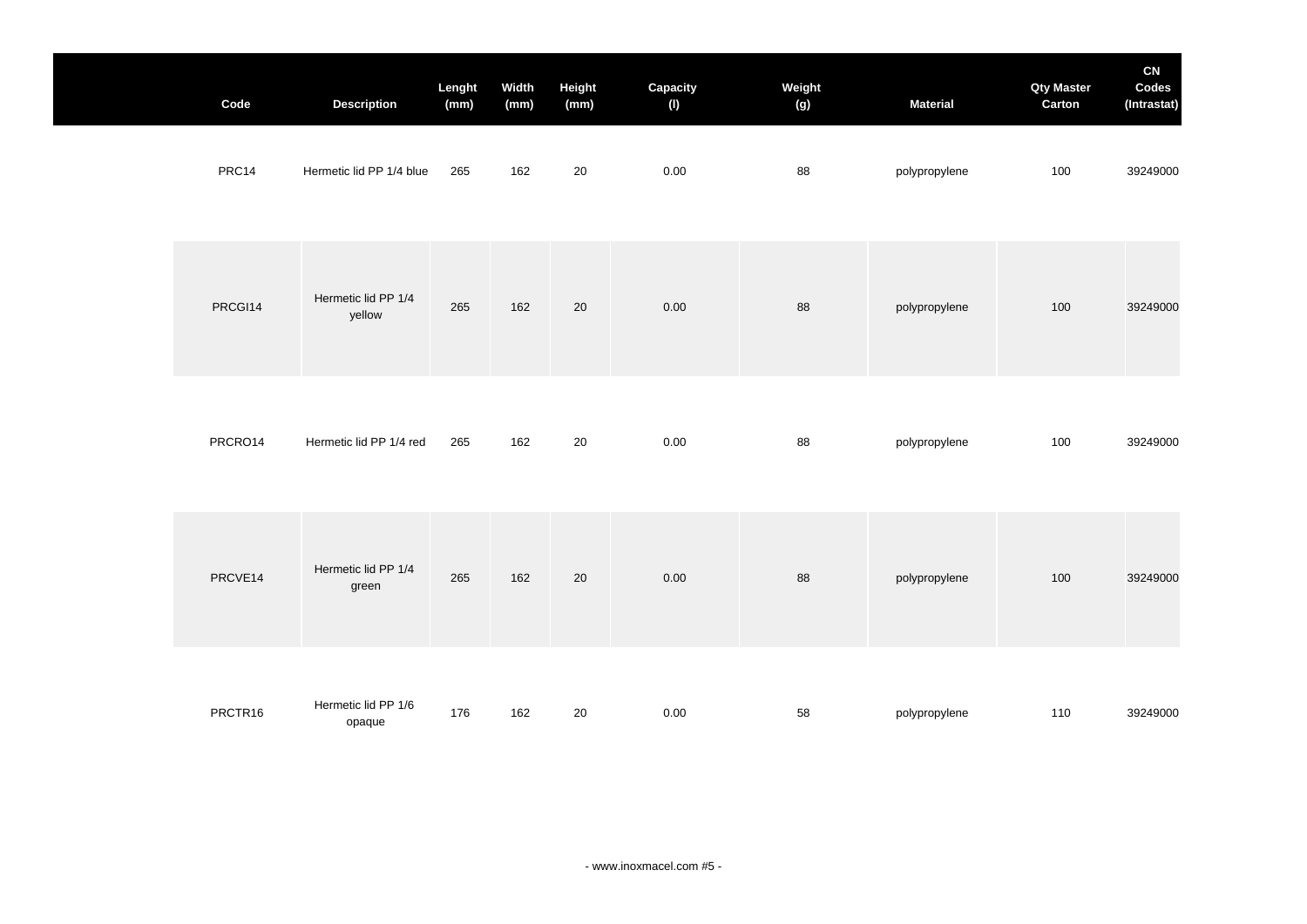| Code    | <b>Description</b>            | Lenght<br>(mm) | Width<br>(mm) | Height<br>(mm) | Capacity<br>(1) | Weight<br>(g) | <b>Material</b> | <b>Qty Master</b><br>Carton | CN<br>Codes<br>(Intrastat) |
|---------|-------------------------------|----------------|---------------|----------------|-----------------|---------------|-----------------|-----------------------------|----------------------------|
| PRCBI16 | Hermetic lid PP 1/6<br>white  | 176            | 162           | $20\,$         | 0.00            | 58            | polypropylene   | 110                         | 39249000                   |
| PRC16   | Hermetic lid PP 1/6<br>blue   | 176            | 162           | $20\,$         | 0.00            | 58            | polypropylene   | 110                         | 39249000                   |
| PRCGI16 | Hermetic lid PP 1/6<br>yellow | 176            | 162           | 20             | 0.00            | 58            | polypropylene   | 110                         | 39249000                   |
| PRCRO16 | Hermetic lid PP 1/6 red       | 176            | 162           | 20             | $0.00\,$        | 58            | polypropylene   | 110                         | 39249000                   |
| PRCVE16 | Hermetic lid PP 1/6<br>green  | 176            | 162           | $20\,$         | 0.00            | 58            | polypropylene   | 110                         | 39249000                   |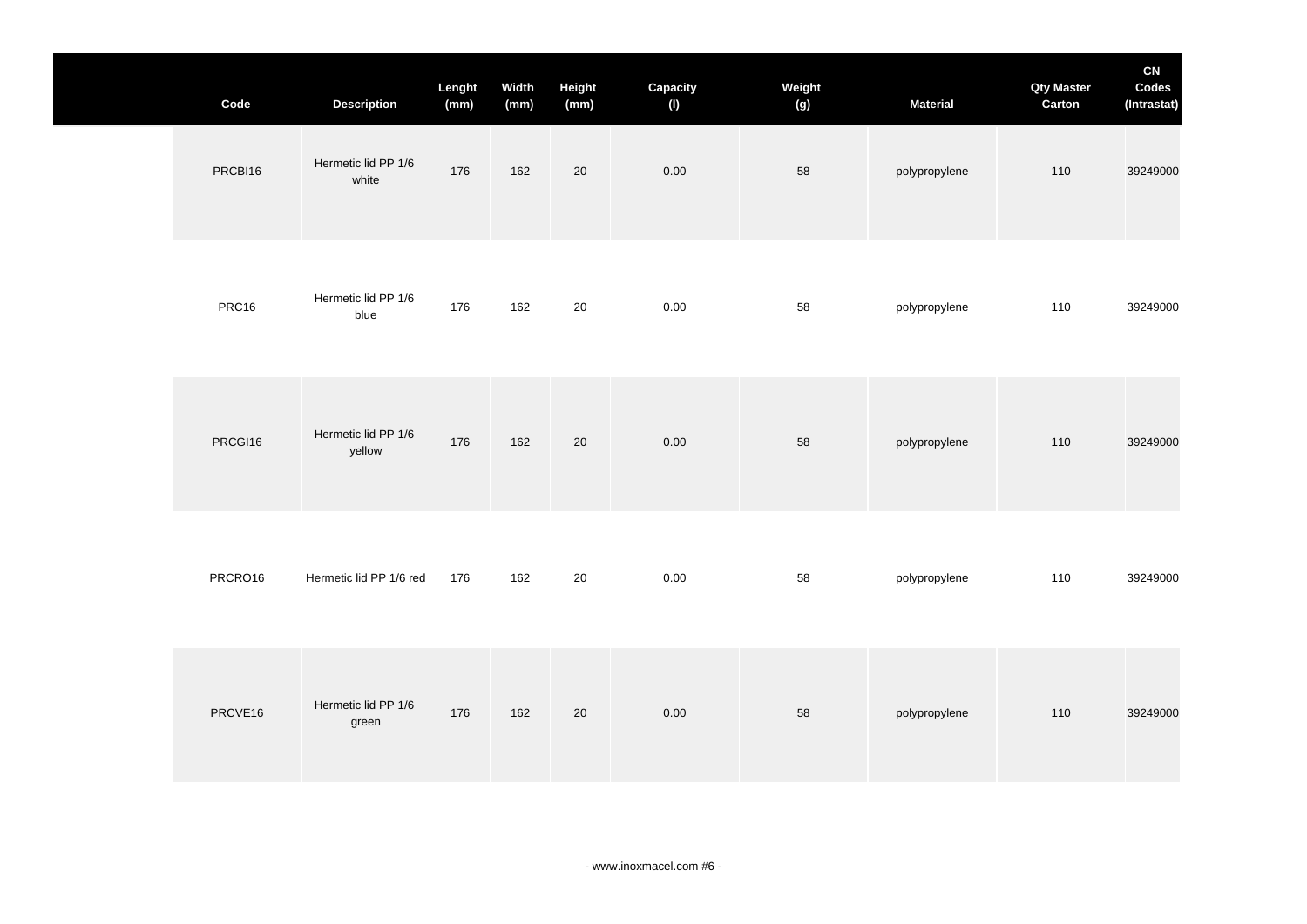| Code    | <b>Description</b>            | Lenght<br>(mm) | Width<br>(mm) | Height<br>(mm) | Capacity<br>(1) | Weight<br>(g) | <b>Material</b> | <b>Qty Master</b><br>Carton | CN<br>Codes<br>(Intrastat) |
|---------|-------------------------------|----------------|---------------|----------------|-----------------|---------------|-----------------|-----------------------------|----------------------------|
| PRCTR19 | Hermetic lid PP 1/9<br>opaque | 176            | 108           | 20             | $0.00\,$        | 38            | polypropylene   | 170                         | 39249000                   |
| PRCBI19 | Hermetic lid PP 1/9<br>white  | 176            | 108           | 20             | 0.00            | 38            | polypropylene   | 170                         | 39249000                   |
| PRC19   | Hermetic lid PP 1/9<br>blue   | 176            | 108           | 20             | 0.00            | 38            | polypropylene   | 170                         | 39249000                   |
| PRCGI19 | Hermetic lid PP 1/9<br>yellow | 176            | 108           | 20             | 0.00            | 38            | polypropylene   | 170                         | 39249000                   |
| PRCRO19 | Hermetic lid PP 1/9 red       | 176            | 108           | 20             | $0.00\,$        | 38            | polypropylene   | 170                         | 39249000                   |